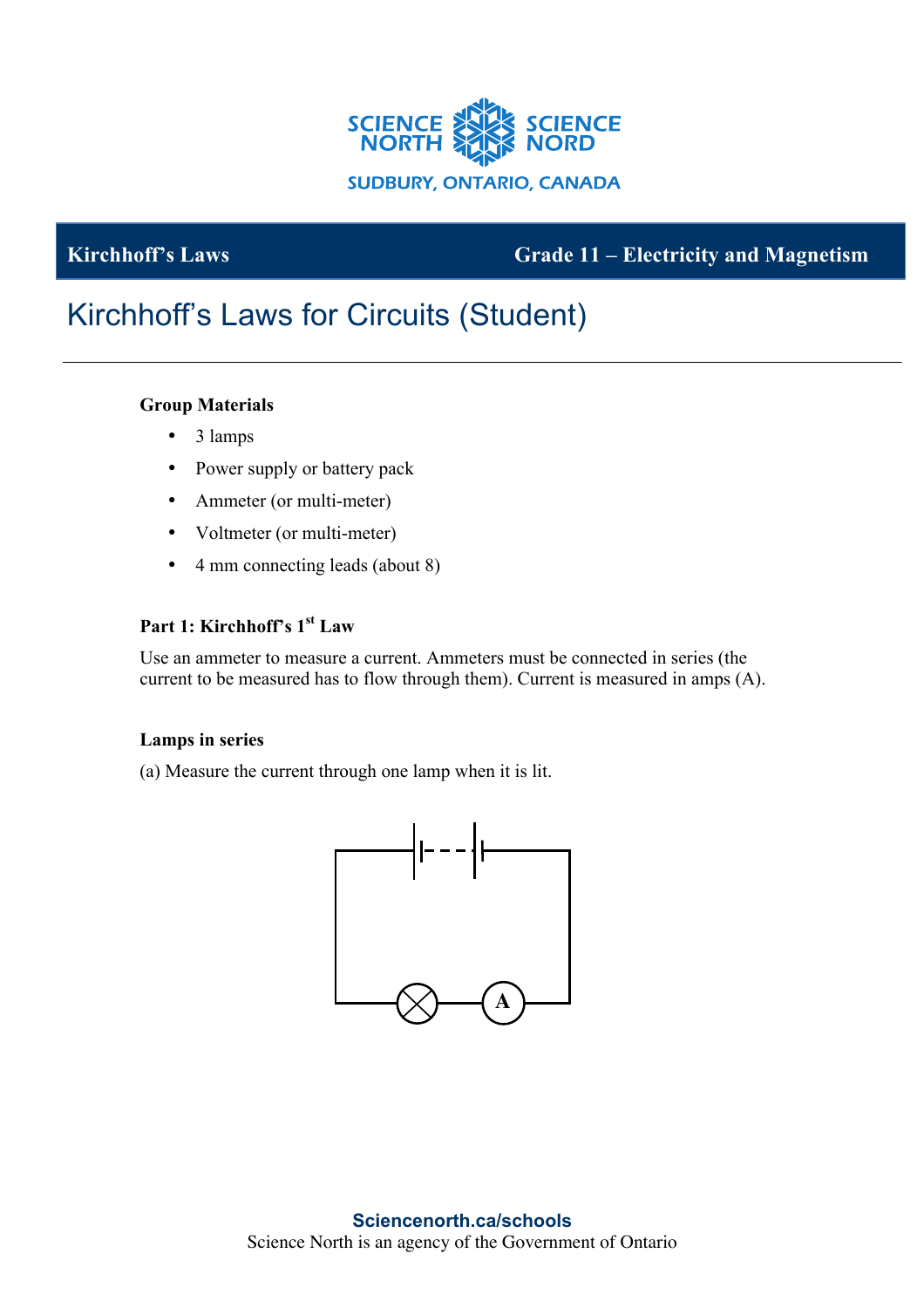(b) Add a second lamp in series with the first (as shown) without increasing the supply voltage. Measure and record the current and compare it with 1(d). Why is it less?



(c) Now add a third lamp in series and again measure and record the current. Why does the current reduce as more lamps are added in series?

(d) Use the circuit below (3 lamps in series) and move the ammeter to measure and record currents at each of the points marked X. Record your results below:



What conclusion can you draw about the current around a series circuit?

Can you explain this in terms of the flow of charge?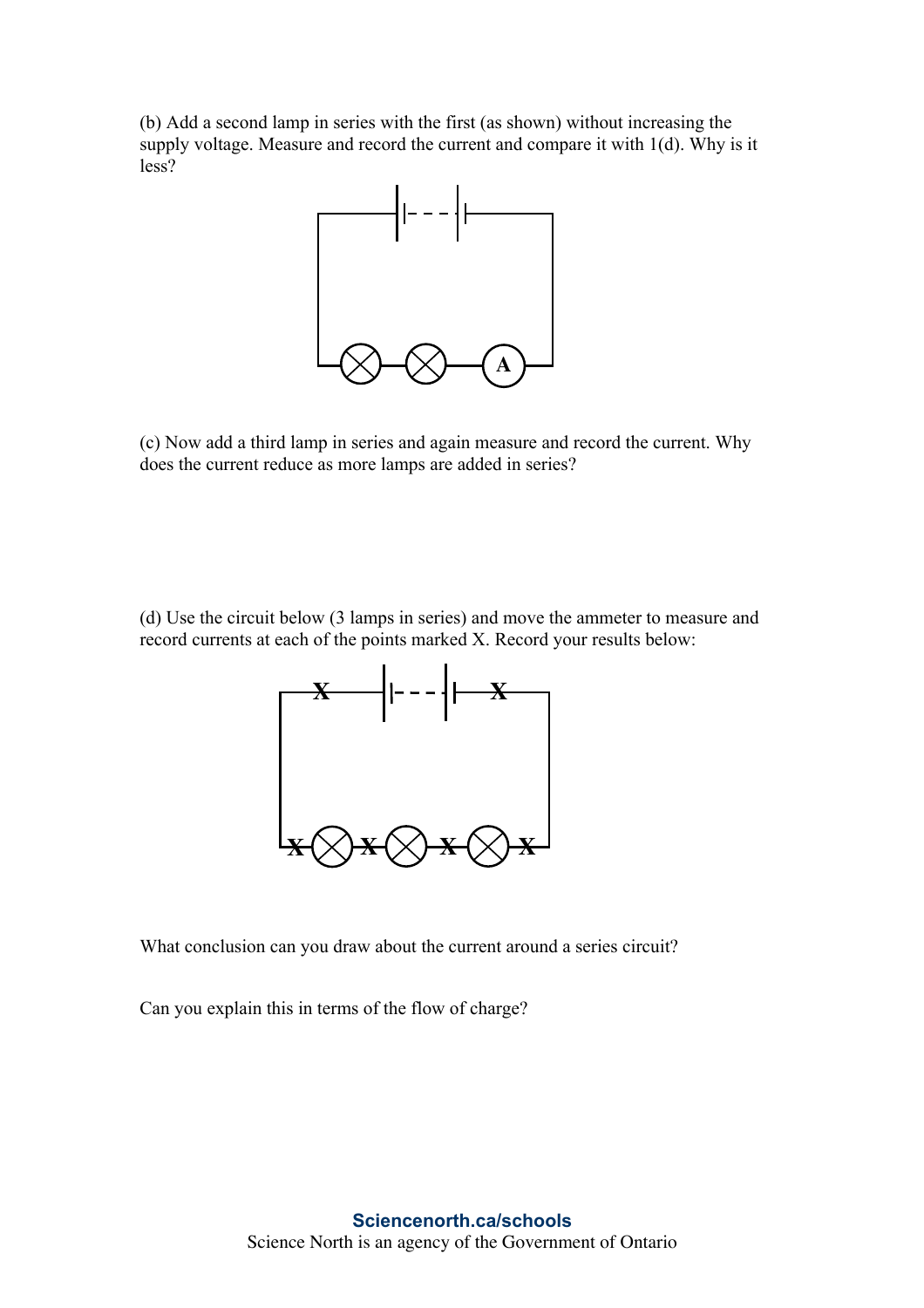#### **Lamps connected in parallel**

Connect up the circuit shown below.



(a) Measure and record the current. How does the current drawn from the cells and the brightness of the lamps compare to that of two lamps in series? Can you explain this?

Increase the number of lamps in parallel to three.

(a) Measure the currents  $X_1$  to  $X_6$  taking care to put the ammeter in the correct position each time.

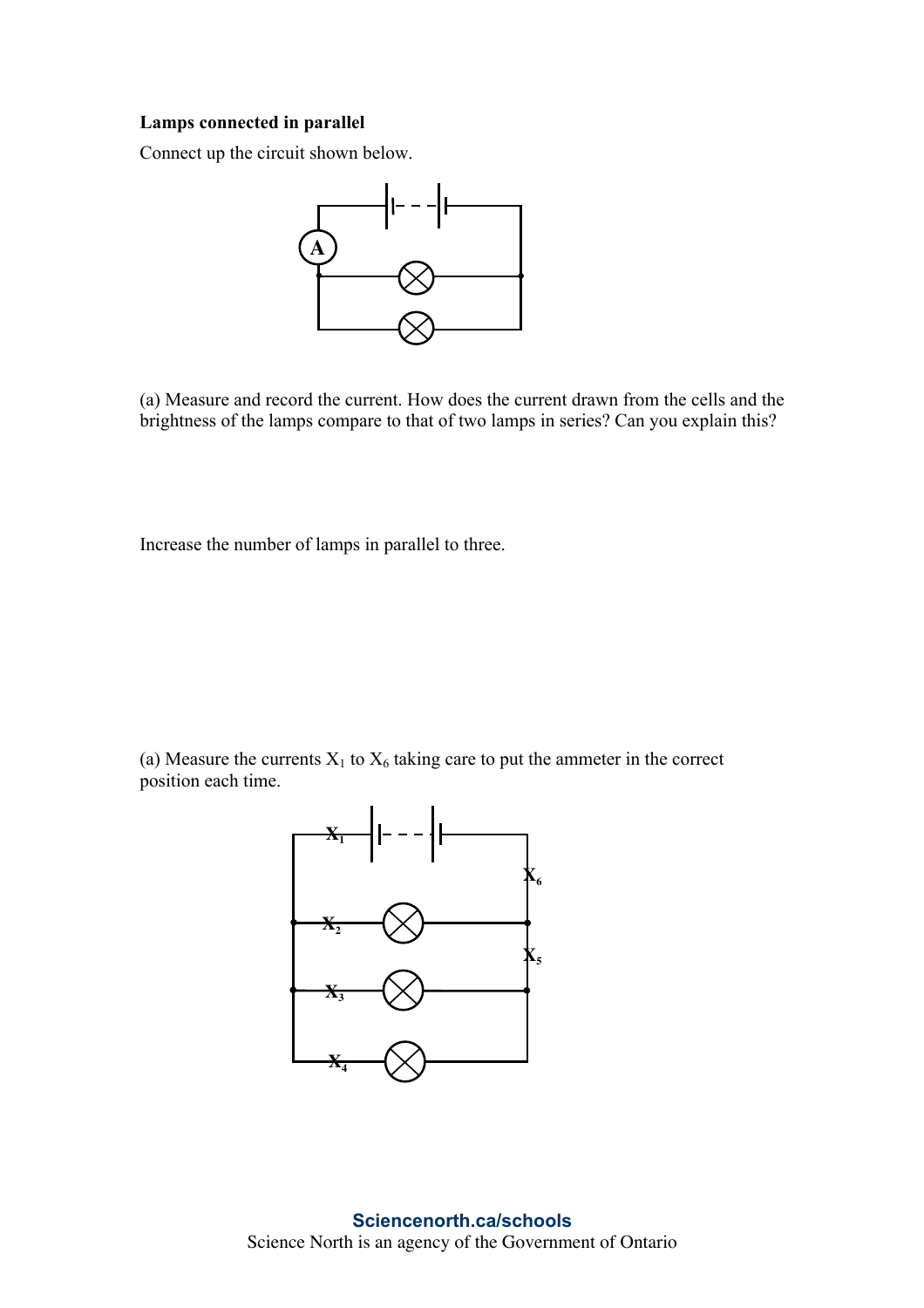$X_1 =$  $X_2 =$  $X_3 =$  $X_4 =$  $X_5 =$  $X_6 =$ 

(c) You should be able to find some connections between these values. What are they and why are they connected like this? Your explanation should involve the way charge flows in the circuit.

(d) What happens to current when it reaches a junction in the circuit?

Now connect up the circuit below and measure currents at points X1 to X5.



Now explain what is happening in this circuit and why the currents have these values.